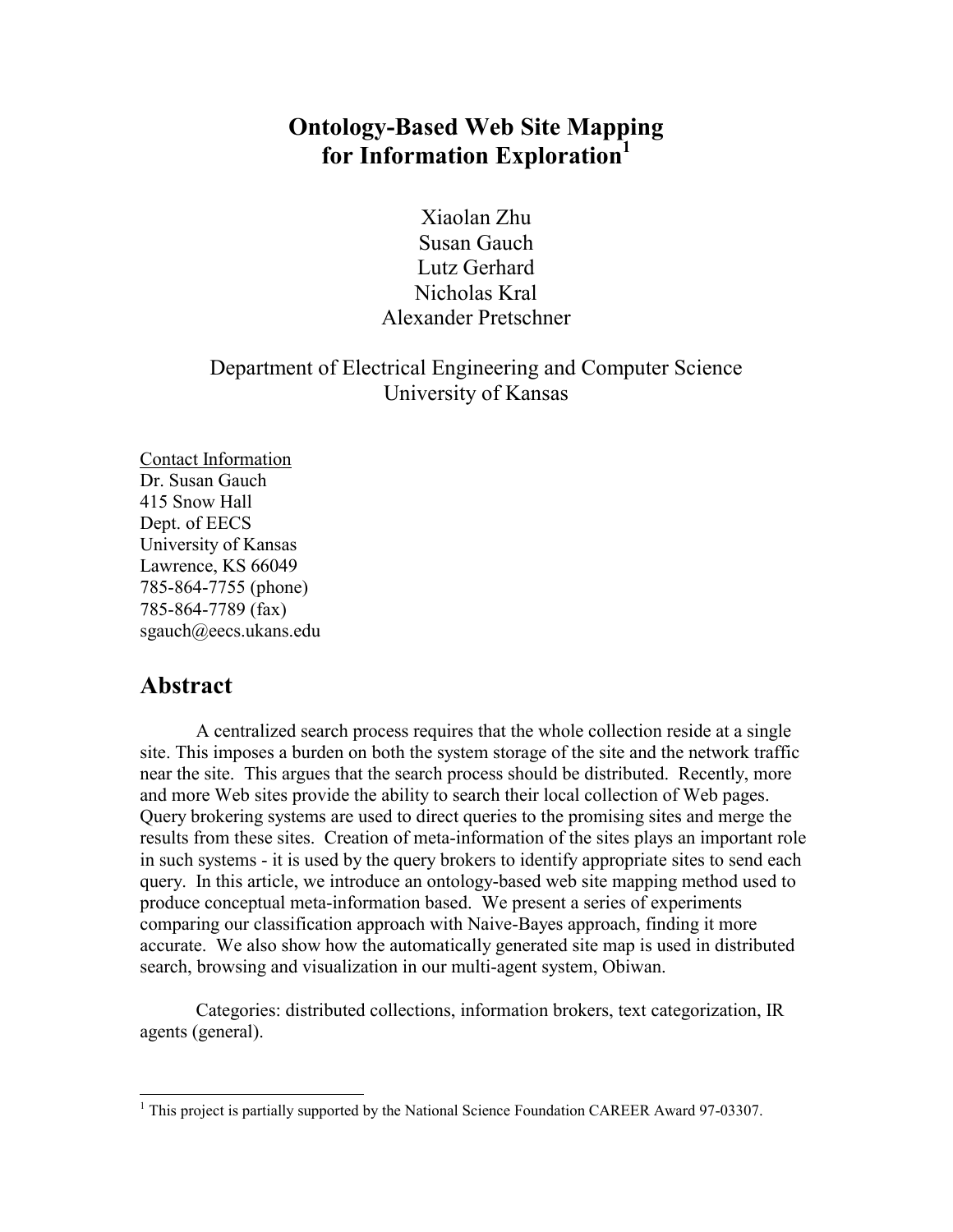**Note: The primary author is a full time student and will present the paper if it is accepted. Thus, this paper is eligible for the Best Student Paper award.** 

# **1 Introduction**

The World Wide Web (WWW) offers the promise of unlimited access to electronic information. Unfortunately, the reality is electronic access to unlimited anarchy. When information was first made available on the WWW, hundreds of thousands, then millions, of sites placed archives of information online. The information was known only to savvy users who, through serendipity, stumbled across it. To bring order to chaos, *spiders* were created to surf the Web and collect Web pages in a central location for indexing. Although the Web pages themselves were still distributed, the result was a handful of overtaxed computers that processed the queries of millions of users a day. Searching the Web went from a highly distributed activity to one that was completely centralized.

Recently, more and more Web sites are providing the ability to search their local collection of Web pages. Query brokering systems make use of this ability by sending queries to selected local Web sites for processing. To be a viable alternative to centralized search engines, several issues must be resolved, particularly scalability, how to identify relevant sites and how to fuse information from multiple sites. In this project, we focus on the automatic creation of conceptual meta-information for local sites, specifically weighted ontologies, which are used by regional information agents.

Browsing is another method to find information. Several search engines provide subject hierarchies that can be browsed, but the associated Web pages are manually placed in the categories, which limits the amount of information available. In contrast, we build a browsing structure automatically, by producing weighted ontologies via categorizing documents on the local site. In addition, just as the shared meta-information allows the user to search multiple sites simultaneously via a query broker, our shared meta-information can also be used to allow users to browse multiple sites simultaneously. We are exploring the use of visualization of the meta-information for individual and multiple sites as a mechanism to provide users with an overview of the information space.

The meta-information created for the local sites is the foundation on which the rest of our project rests. Thus, after providing an overview of our project and related work, this paper will focus on the experiments we have run to assess the accuracy of our automatically generated meta-information. Finally, we will conclude with the initial versions of our searching, browsing and visualization agents.

# **2 System Overview**

We employ distributed, intelligent agents to organize information on the Web. As shown in Figure 1, each participating Web site has local agents that characterize and provide access to the information at the local site. These local agents in turn communicate with regional agents that characterize and provide access to the information for regions of the Web.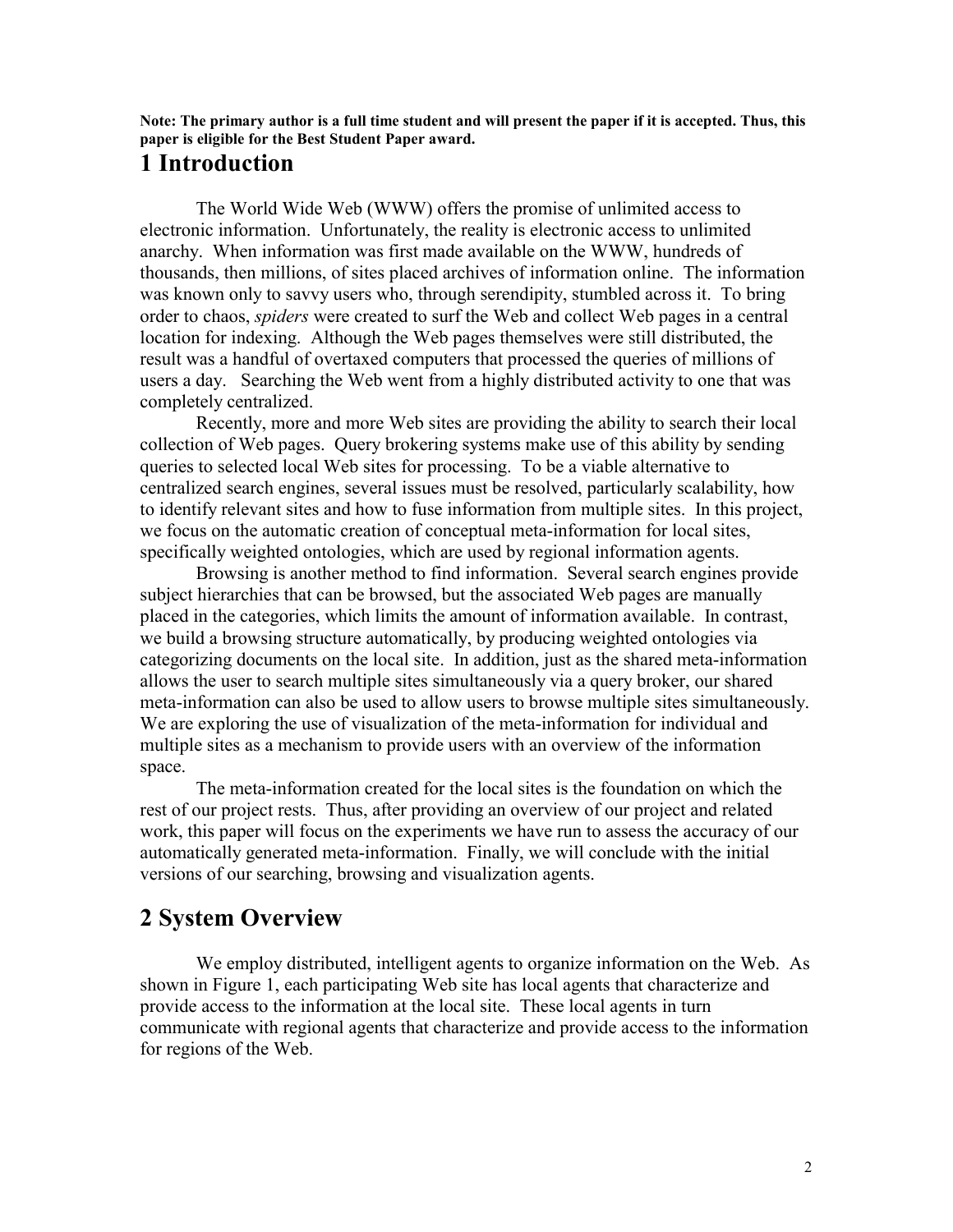

**Figure 1:** System Architecture for the Local and Regional Agents

Characterizing a Web Site The *Local Ontology Agent* (LOA) produces an ontology which represents the concepts contained in the local Web site.<sup>2</sup> The *Local Characterizing Agent* (LCA) takes this local ontology and the site's Web pages and produces a characterization of the local site with two components: a searchable index and a *site map* which is an association of words, pages, and evidence weights with each concept in the local ontology.

Accessing Information about a Web Site The searchable index is used by the *Local Search Agent* (LSA) to produce the urls of pages relevant to a particular query. The local site map is used by the *Local Browsing Agent* (LBA) to allow concept-based browsing of the site's contents. The local site map's evidence weights are used by the *Local Visualization Agent* (LVA) to provide a graphical representation of the site as a whole at different levels of abstraction. Finally, the historical information about the creation and/or destruction of new concepts in the ontology and the addition and/or subtraction of words associated with each concept are used to monitor the growth and adaptation of the contents of the local site.

Characterizing a Region The local sites co-operate to share their local site maps to provide a characterization of the World Wide Web. Logically, each site has a *Facilitator Agent* which communicates with the outside world. The Facilitator Agent provides the local ontology to a *Regional Ontology Agent* (ROA) that merges the ontologies from

 $\overline{a}$ 

 $2^2$  Currently, all local characterizing agents use the same local ontology.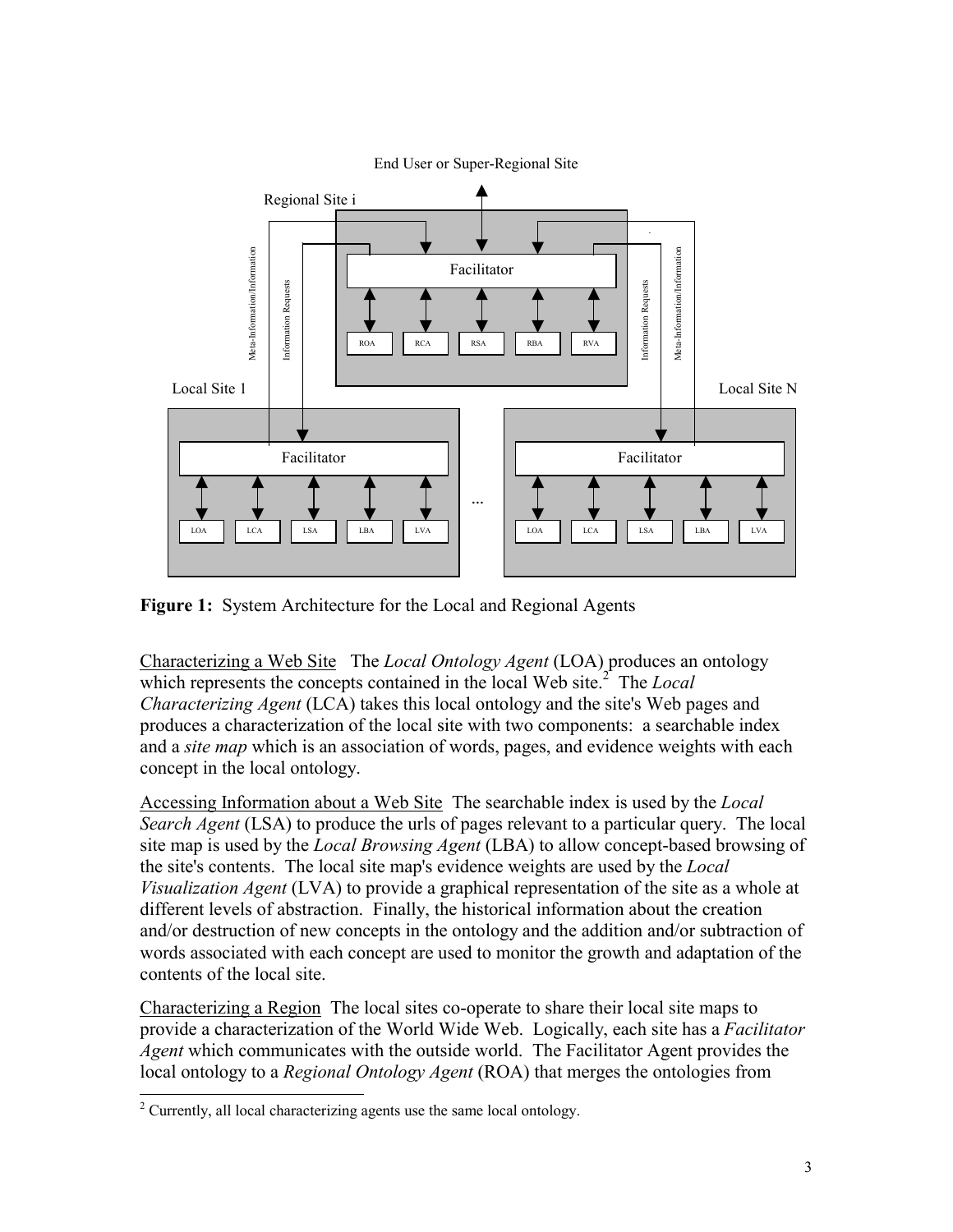multiple Facilitators to produce the *regional ontology*. Similarly, multiple Facilitators each provide their local site maps which in turn are merged to produce the *regional site map* by the *Regional Characterizing Agent* (RCA). Like the local concept bases, the regional concept base associates words, pages, and evidence weights with each concept in the regional ontology. However, in addition, promising local Web sites are identified for each concept in the regional ontology. In multi-level agent topologies, regions themselves have Facilitators that communicate with super-regions and so on, but their function is the same as described here.

Accessing Information about a Region Through the Facilitator, users may choose to search, browse or visualize a region of the Web rather than the local site. When a user wishes to search a region, the Facilitator directs the query to the *Regional Search Agent*  (RSA). Based upon the contents of the query, the Regional Search Agent identifies the most applicable concepts in the regional concept base and then maps from those concepts to the most promising Web sites. The query will then be forwarded to those sites for processing by the appropriate Local Search Agents. Finally, the Regional Search Agent merges the results and returns them to the Facilitator for presentation to the User. Similar to the Local Browsing Agent, the regional concept base can be used by the *Regional Browsing Agent* (RBA) to allow concept-based browsing. The best Web pages associated with each concept could be displayed or the best Web sites or a mix of both. When a user comes upon a promising site, selecting that site should transfer control to the appropriate Local Browsing Agent. The interaction of the *Regional Visualization Agent* (RVA) with the Local Visualization Agents is exactly analogous.

# **3 Related Work**

The Local Characterizing Agent produced the weighted site map by using a text categorization technique to map the Web pages in a local site to concepts in the ontology. This site map is then used by other agents for searching, browsing, and visualization in a distributed environment. In this section, we briefly overview the techniques used in site mapping, text categorization, distributed search, and agent communication.

## **3.1 Site Mapping**

Most information services can be categorized into two types: search-based and browsing-based. The browsing-based information services provide users with an overview of a site to help them locate the Web pages of their interest via navigation. The browsing-based information services thus require a tool that creates a site map and a method to display the site map.

### **3.1.1 Site Map Generation**

A site map represents the information space of a site by either relating a group of Web pages to a particular subject or depicting the links specified in the Web pages. To generate a *subject-based site map*, one must describe a subject space, which typically has a hierarchical structure, and then associate documents with the appropriate subjects.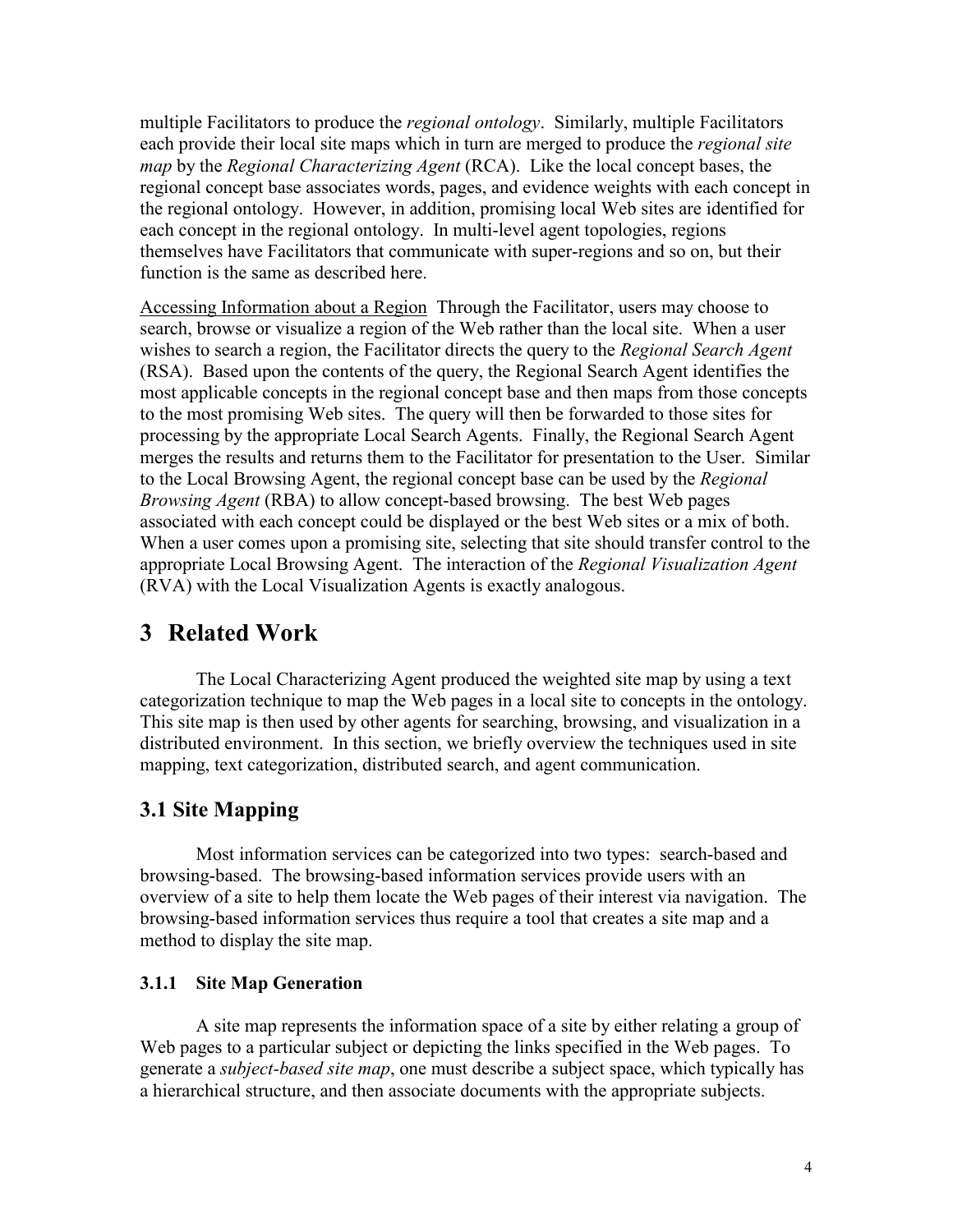Manual approaches, for example Infoseek's Ultraseek (Infoseek, 1998), concentrate on providing the user with tools which help them create topics and assign documents to the appropriate categories based on rules. Another approach is to analyze the contents of the Web pages in a site to produce a set of statistical data and indices, which are then used to train a neural network. The outcome of the neural network is a representation of a site map that contains labeled subject areas displayed with the urls of their related documents (Lin, 1995). Yet another approach to subject-based site map generation, used by a commercial product *ThemeScape* (Cartia, 1998), clusters the documents collected from a site and identifies the cluster topics and topic relationships based on the contents of the documents.

A *link-based site* map is usually generated by a spider that starts off from a set of initial urls to collect the Web pages in the site. A site map produced this way, for example *WebCutter* (Maarek et al., 1997), represents the organization of a set of urls and their interconnections.

#### **3.1.2 Site Map Display**

Site map display techniques attempt to present users with a clear global view of the site while, generally, allowing them to quickly navigate to areas of interest within the site. Simple spatial arrangement of subject titles may be used to group related information together. More sophisticated graphical techniques using shape, color, and three-dimensional views may also be used. Common examples are Fisheye Views (Furnas, 1986), Cone Trees (Robertson *et al.*, 1991), Treemaps (Johnson & Shneiderman, 1991), and Value Bars (Chimera, 1992). We are developing with simple text-based displays for browsing tasks and three-dimensional techniques for visualization tasks.

#### **3.2 Text Categorization**

Since our site map generation technique uses of text categorization, we will review C4.5 and Naïve-Bayes, which have been found to be among the most effective classifiers (Friedman & Goldszmidt, 1996).

In the C4.5 approach (Quinlan, 1993), the pre-defined categories are described in terms of a fixed collection of attributes. The descriptions of the categories are obtained by using an inductive generalization process that identifies the patterns and the attributes in a set of training data to construct classifiers, which can be represented as decision trees or sets of production rules. Each category therefore corresponds to a logical expression that specifies the values of the attributes. When new documents come in, it extracts the values of the attributes from them and then classifies them into particular categories based on the established decision tree or rules.

In the Naïve-Bayes approach (Langley et al, 1992), however, the conditional probability of each attribute value given a particular category is determined as well as the probability of the category appearing. This probabilistic information is typically established through a learning procedure, which takes in a new training instance each time and adjusts the probabilistic information of the corresponding category. For a new test instance, it evaluates and ranks the candidate categories, and then classifies the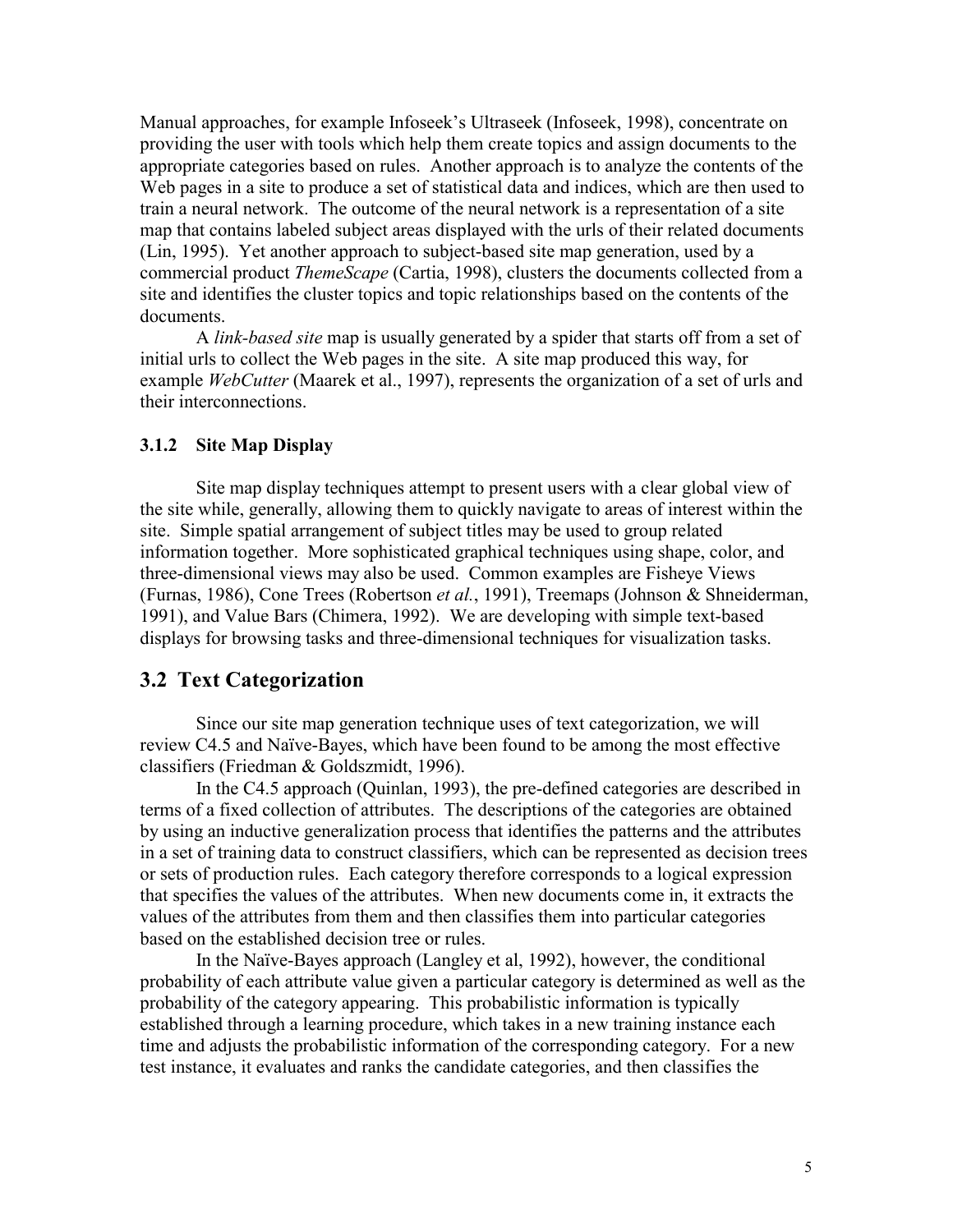instance to the top-ranked category based on the probabilistic information of the categories. This approach assumes that the attributes are probabilistically independent.

## **3.3 Distributed Search**

The Internet has been witnessing the proliferation of search engines that have been developed to help users find information on the Web. However, each search engine indexes only a subset of the Web. To address this, meta-search engines have been developed which select a set of promising search engines for each query, submit the request simultaneously to the selected search engines, fuse and present the results to the users. Distributed search systems are similar to meta-search engines, but they may send queries to the document collections themselves, rather than to centralized search engines. Distributed search is divided into three steps: choose the best sites for a particular query, query the selected sites, and merge the search results from these sites.

### **3.3.1 Query Routing**

The task of query routing is to locate the best sites for a given query in a distributed search environment. Query routing algorithms usually rely on metainformation which describes the contents and capabilities of each site. Different query routers require different types of meta-information. Content summaries (Gravano *et al.*, 1997), which contain a list of words that appear in the collection, the frequency of each word in the collection, and the total number of documents that contain a particular word, can be used as meta-information. N-gram centroids have also been used as metainformation (Crowder & Nicholas, 1996a; 1996b). The query router matches the n-gram profile of a given query to the n-gram centroids of sites and routes the query to the sites that have the best match. Term similarity matrices have also been used as metainformation for query routing and found more effective than content summaries (Gauch, Wang & Rachakonda, 1998). For each document collection, term-term similarities are calculated using corpus analysis techniques. The query router uses the similarity matrices to choose those collections which contain the richest set of terms similar to those used in the query.

### **3.3.2 Information Fusion**

In a distributed search environment, the rankings of the results rely on the individual collections' overall relevance to the query. The *N* best documents from a site with little information relevant to a query are not comparable with the *N* best documents from a different collection that contains more relevant information. Overall retrieval effectiveness can be severely degraded if the responses from different collections are simply ordered by the rankings reported by the individual sites (Voorhees, 1997). One approach to information fusion attempts to maximize the total number of relevant documents retrieved by requesting more documents from those collections believed to contain more relevant information (Towell *et al*., 1995; Voorhees, 1997; Callan, Croft & Harding, 1995). In one approach (Gauch, 1997; Fan & Gauch, 1999), rankings are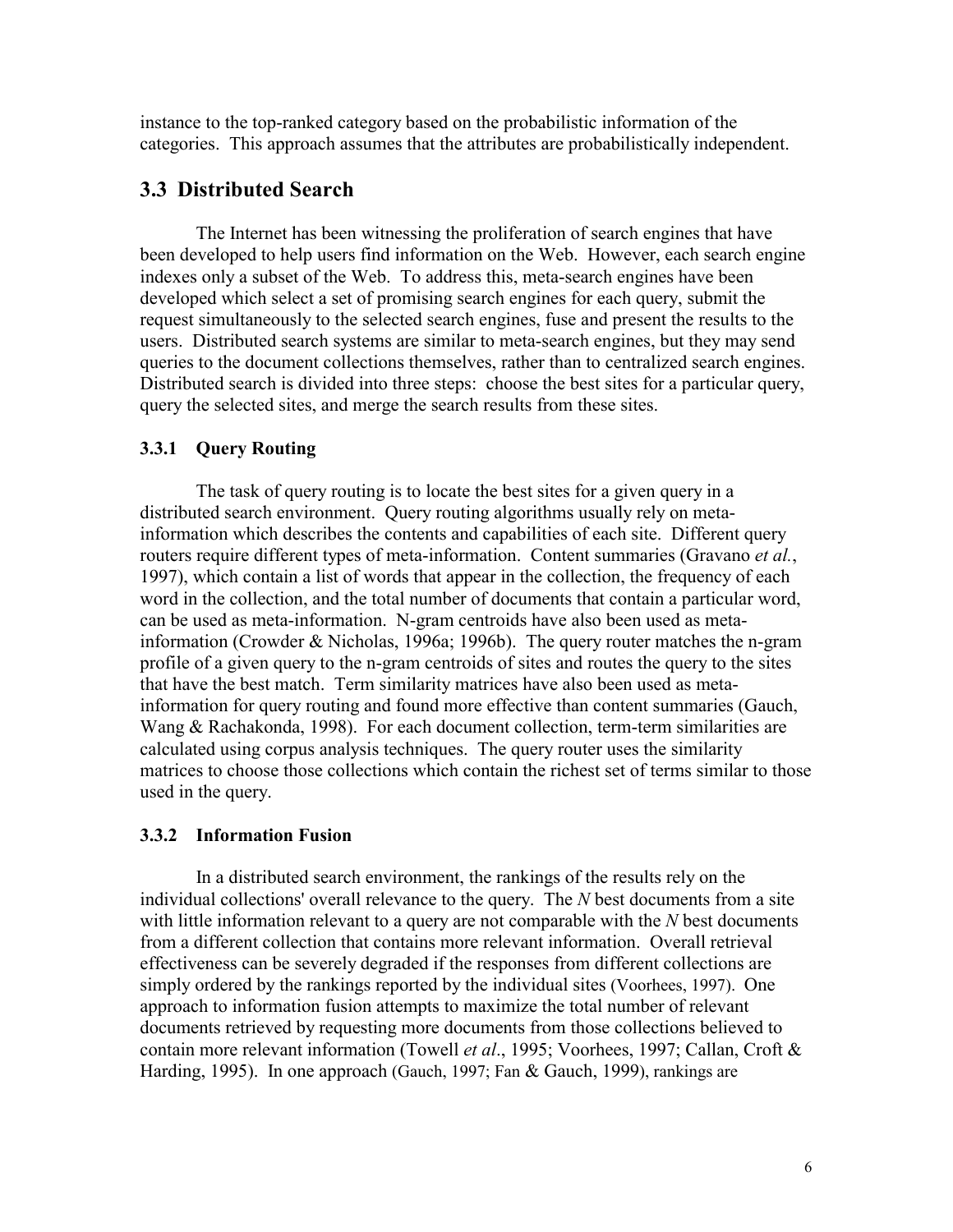reassigned based on two factors: the value of the query-document match reported by a site, *the match factor*, and the estimated accuracy of the site, *the confidence factor*.

#### **3.3.3 Agent Communication**

Agent-based information systems typically require a group of agents working together to fulfil a common goal. There are a number of different agent architectures that allow agents to coordinate and cooperate with each other (Genesereth & Ketchpel, 1994). In the direct communication approach, agents talk to each other directly using either *contract nets* or *specification sharing* whereas in a *federated system* agents are organized in a hierarchy. Federated agents communicate only with a facilitator that coordinates activity among the agents in the federation (Weiss *et al.*, 1996; Marian *et al.*, 1998). There are two major approaches used by agent communication languages/protocols (Cheong, 1996). *Declarative approaches*, such as KQML (Neches *et al*., 1991) and CORBA (OMG, 1998), are commonly used to implement platform-independent information agents whereas *procedural approaches*, such as Java, Tcl, Safe-Tcl, Smalltalk, Perl, Python, Telescript, and ActiveX, are usually used for mobile agents (Caglayan & Harrison, 1997).

## **4 Generating Site Maps**

The Local Characterizing Agent (LCA) creates a site map that consists of a hierarchy of subjects and associated weights where the weights indicate the amount of the information relevant to that subject at the local site. Since the other agents are primarily based on the data produced by the LCA, it plays a central role in the agent community. The LOA decides if a subject should be removed or added to the local ontology based on the data provided by the LCA that gives information about if there are some Web pages relevant to the subject on the site. The LBA and the LVA both create a representation of the global view of the local site based on the site map generated by the LCA. The LSA searches the local site based on the index produced by the LCA. The site map it produces is also used as meta-information by the regional agents (see Section 5).

### **4.1 Approach**

The LCA is given a pre-existing ontology (in our case, a browsing hierarchy used by a prominent Web site) and categorizes each Web page from the local site into the best matching concept. The documents that have been manually attached to each concept in the browsing structure are used as training data for categorizing the new documents. We use a vector space approach, calculating the cosine similarity measure to identify the closest match between a vector representing the Web page and the vectors representing the concepts in the ontology. All the documents associated with a given concept are concatenated to form a *superdocument*. These superdocuments are then indexed using a vector space retrieval engine (the same one used by the LSA). Each Web page at the local site is then treated as a query and the retrieval engine returns the top matching superdocuments for that "query" (i.e., the top matching categories for that Web page).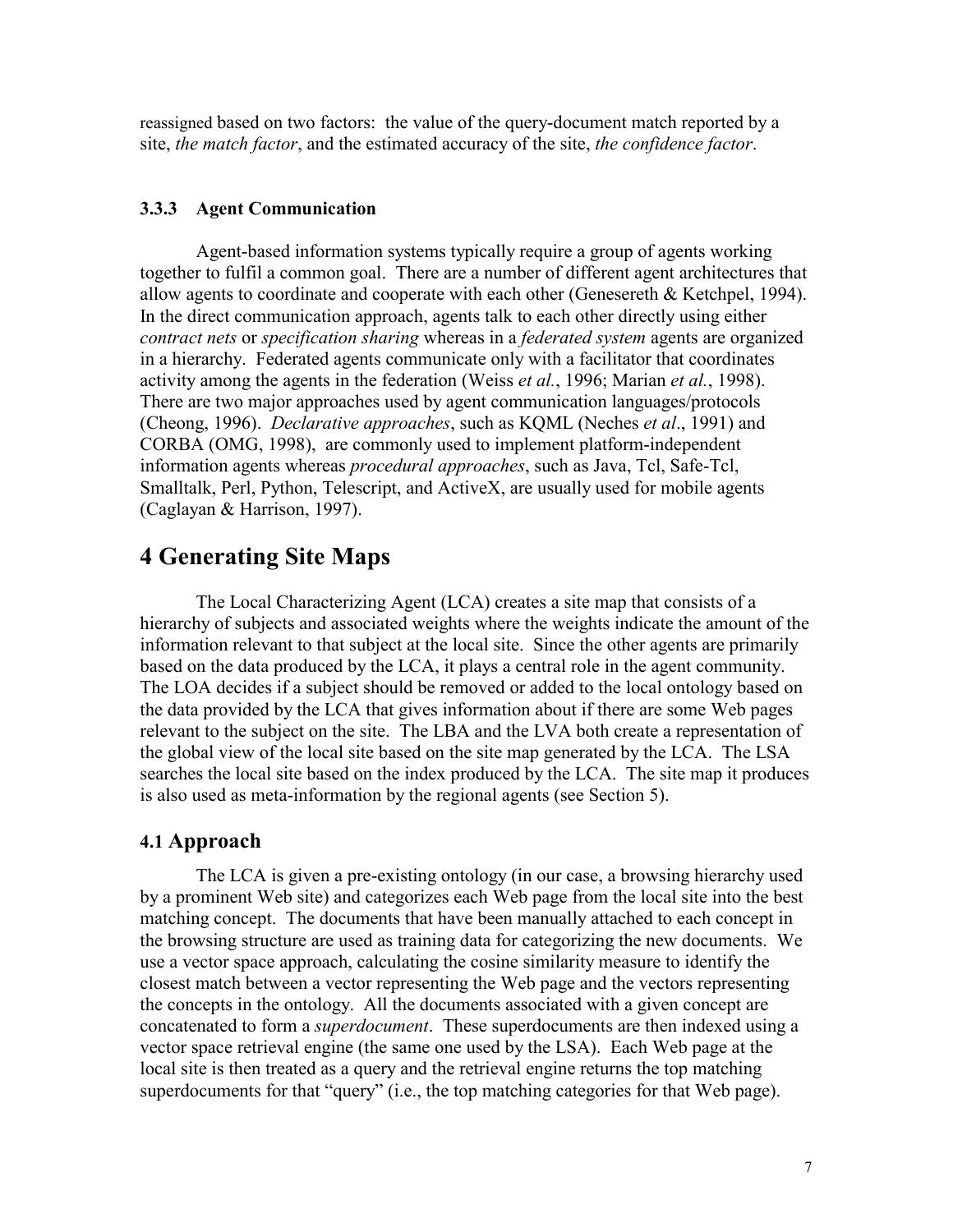Each document is attached to only the top 10 matching concepts in the ontology. The weight of the document that matches to the concepts is then accumulated, which in turn contribute to the overall concept weights of their ancestors in the ontology.

To validate the quality of our categorization, the next section discusses series of experiments that compare the performance of the vector space categorization approach with one of the top classifiers, Naïve-Bayes (Friedman *et al*., 1997).

## **4.2 Experiments**

We compared the performance of our approach with a Naïve-Bayes implementation from Carnegie-Mellon University (McCallum, 1998) and found our method was more accurate.

Method We selected an ontology containing 1,274 concepts and spidered 10 associated Web pages for each concept. We evaluated the accuracy of classifiers with a variable numbers of Web pages (one through eight per concept) in the training set, using the remaining two Web pages per concept as the test set.

Results and discussion Table 1 shows the mean distance between the concept chosen by the classifiers and the concept with which the test document was originally associated. We defined the distance between two concepts as the length of the path between them. For example, the distance between a parent and its child in the ontology would be one and the distance between siblings would be two. Since the ontology had a maximum depth of 11, the maximum possible distance between the assigned and target concepts would be 22.Table 1 also shows the number of exact matches, where the classifier chose the same category with which the Web page was originally associated. The results in Table 1 are based on classifying two test documents per concept (i.e., 2,548 test documents) when variable numbers of pages per concept were used for training. The statistical t-test analysis shows that the mean distance produced by the vector space approach is significantly smaller than that for the Naïve-Bayes approach  $(t(14) = 5.56$ , p < .001). The number of matches for the vector space is also significantly larger than that for the Naïve-Bayes approach  $(t(14) = 4.45, p = .001)$ .

| <b>Training</b><br>Pages per<br>Concept |                 | <b>Vector Space</b> | <b>Naïve-Bayes</b> |                |  |  |
|-----------------------------------------|-----------------|---------------------|--------------------|----------------|--|--|
|                                         | Mean            | Number of           | Mean               | Number of      |  |  |
|                                         | <b>Distance</b> | <b>Matches</b>      | <b>Distance</b>    | <b>Matches</b> |  |  |
| 1                                       | 6.0687          | 127                 | 7.0667             | 32             |  |  |
| $\overline{2}$                          | 5.6943          | 202.5               | 6.8697             | 61             |  |  |
| 3                                       | 5.1091          | 289                 | 6.6138             | 95.5           |  |  |
| 4                                       | 4.6920          | 355                 | 6.4270             | 127            |  |  |
| 5                                       | 4.4157          | 407.5               | 6.2901             | 149            |  |  |
| 6                                       | 4.2657          | 434.5               | 6.1084             | 184            |  |  |
| 7                                       | 4.3199          | 423.5               | 6.0887             | 188            |  |  |
| 8                                       | 4.3882          | 415                 | 5.9620             | 184            |  |  |
| Average                                 | 4.8692          | 331.75              | 6.4283             | 127.56         |  |  |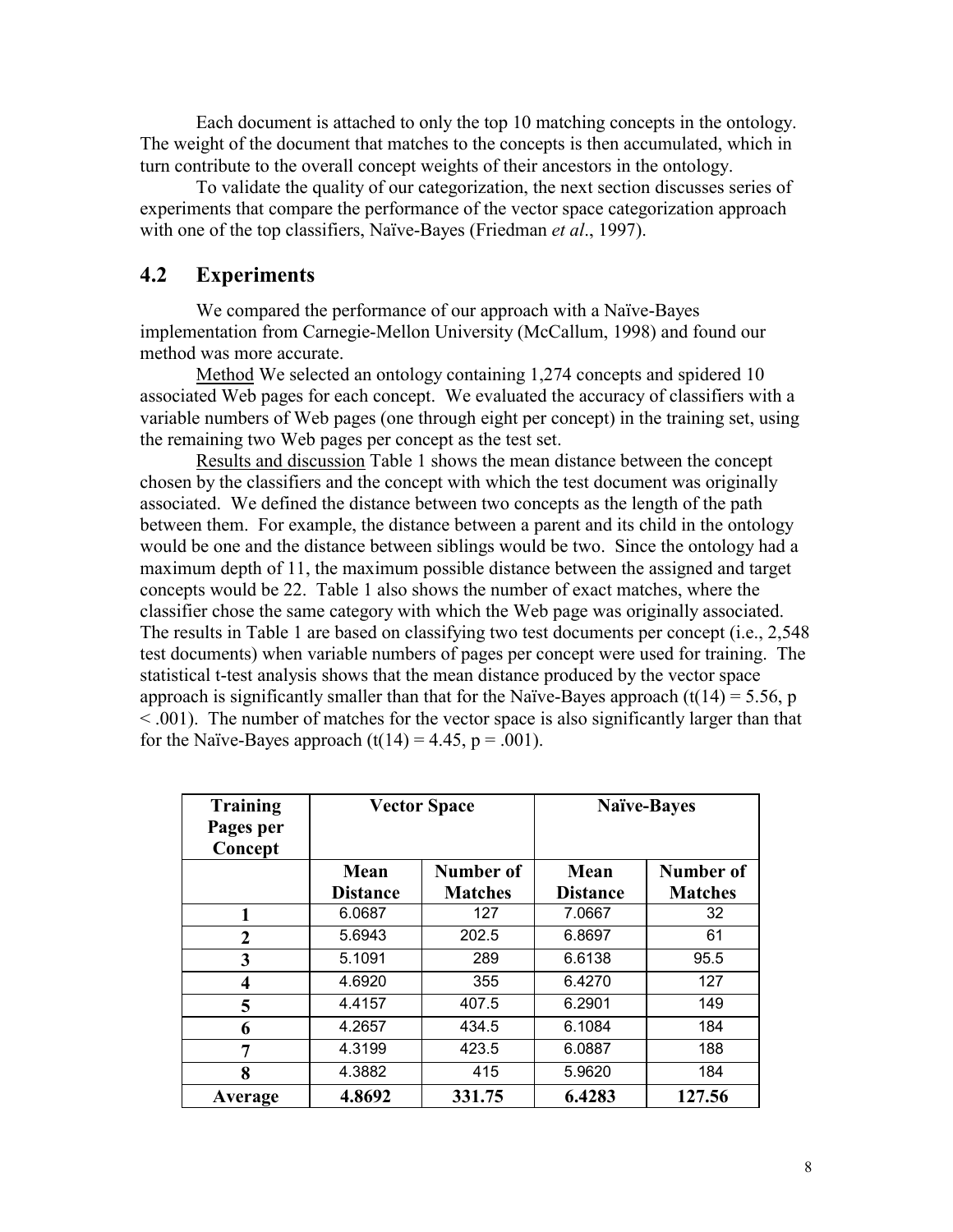**Table 1:** Distance and Number of Matches for the Vector Space and Naïve-Bayes Approaches

Examining Table 1 in more detail, we can see the effect of the amount of training data on the classification accuracy, which shows that, for the Vector Space method, the highest accuracy occurs with six training pages per concept. Adding more pages per concept degrades it slightly.

Figure 2 illustrates the classifiers' performance in more detail, showing the histogram of distances when the number of training documents was six.



**Figure 2:** The Histogram of Distances between Assigned Concept and the Correct Concept (Number of Training Pages  $= 6$ ) for the Vector Space Approach and the Naïve-Bayes Approach.

In addition to varying the number of training pages, we also investigated the effect of using only a subset of words rather than the complete test documents as the input to the vector space classifier. The words were weighted using tf \* idf (where tf was the frequency of the term in the test document and idf was the inverse document frequency calculated over all available training documents). Figure 3 shows the results when we varied the number of words selected. The data show that the mean distance decreased as the number of selected words increased, but little improvement is seen beyond 40 words selected.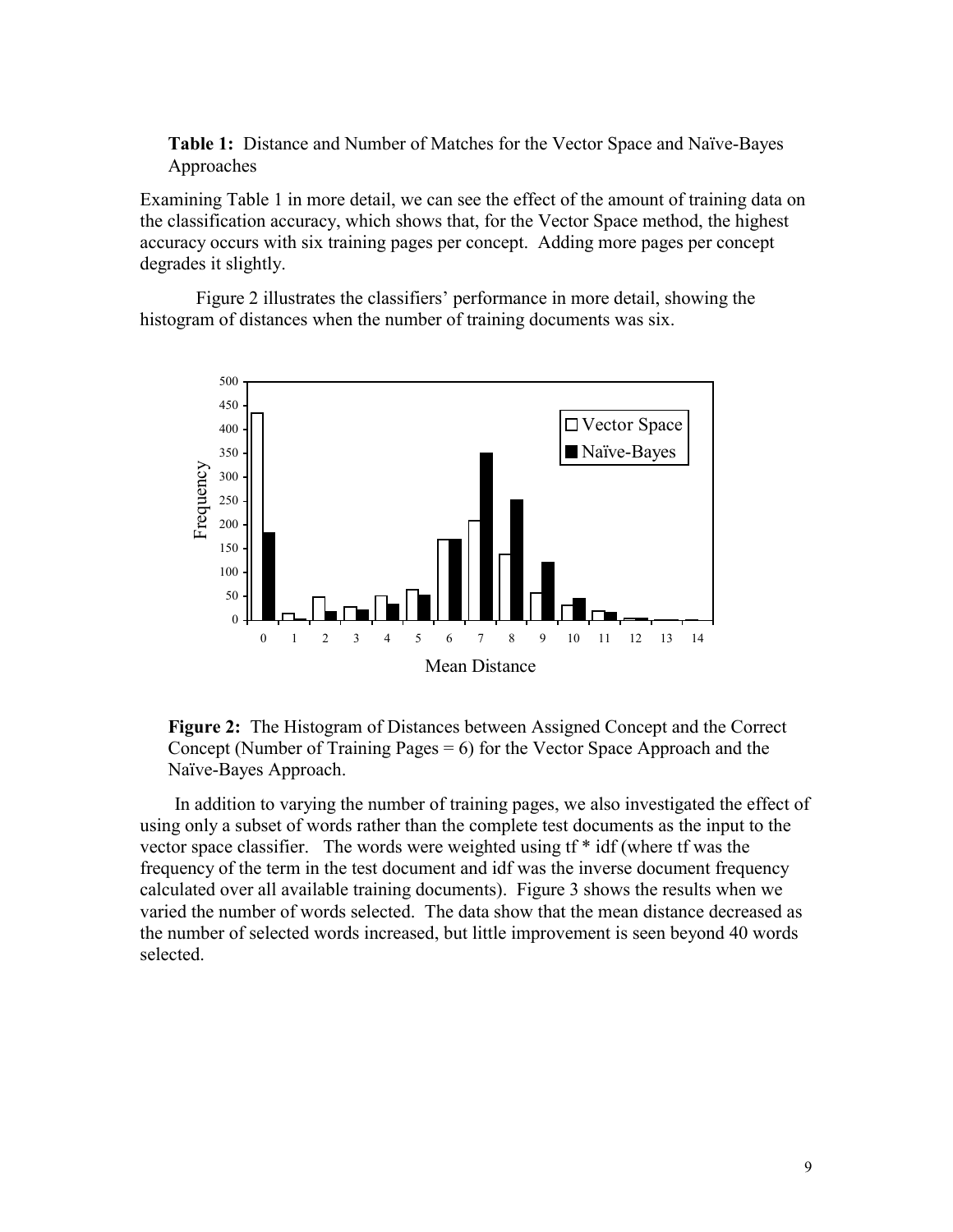

**Figure 3:** Mean Distance as a Function of the Number of Top Words in Test **Documents** 

 In summary, the data from the experiments show that the vector space approach was more accurate than the Naïve-Bayes approach, and that a modest number of training documents (approximately six per concept) are sufficient for good performance. The results also show that a small number of the most important words for a document convey enough information for classification. Overall, the site map generated by the LCA is seems to be quite accurate for an entirely automatic approach.

## **5 The Site Map as Meta-Information**

The Regional Characterizing Agent (RCA) receives meta-information (the site maps) from the local sites in the region and merges the local site maps into a regional site map. A regional site map contains the weight representing the *quantity* of pertinent information the Web sites in the region collectively contain for each concept in the regional ontology. Through studying the actions of the users of the information (do they bookmark the pages, or print them, or at least read them) the Regional Browsing, Search, and Visualization Agents learn the *quality* of the information provided by the various local agents. Based on this quality information, the RCA assigns reliability measures to the local sites, which is used when constructing the regional knowledge base for query routing and information fusion.

### **5.1 Search**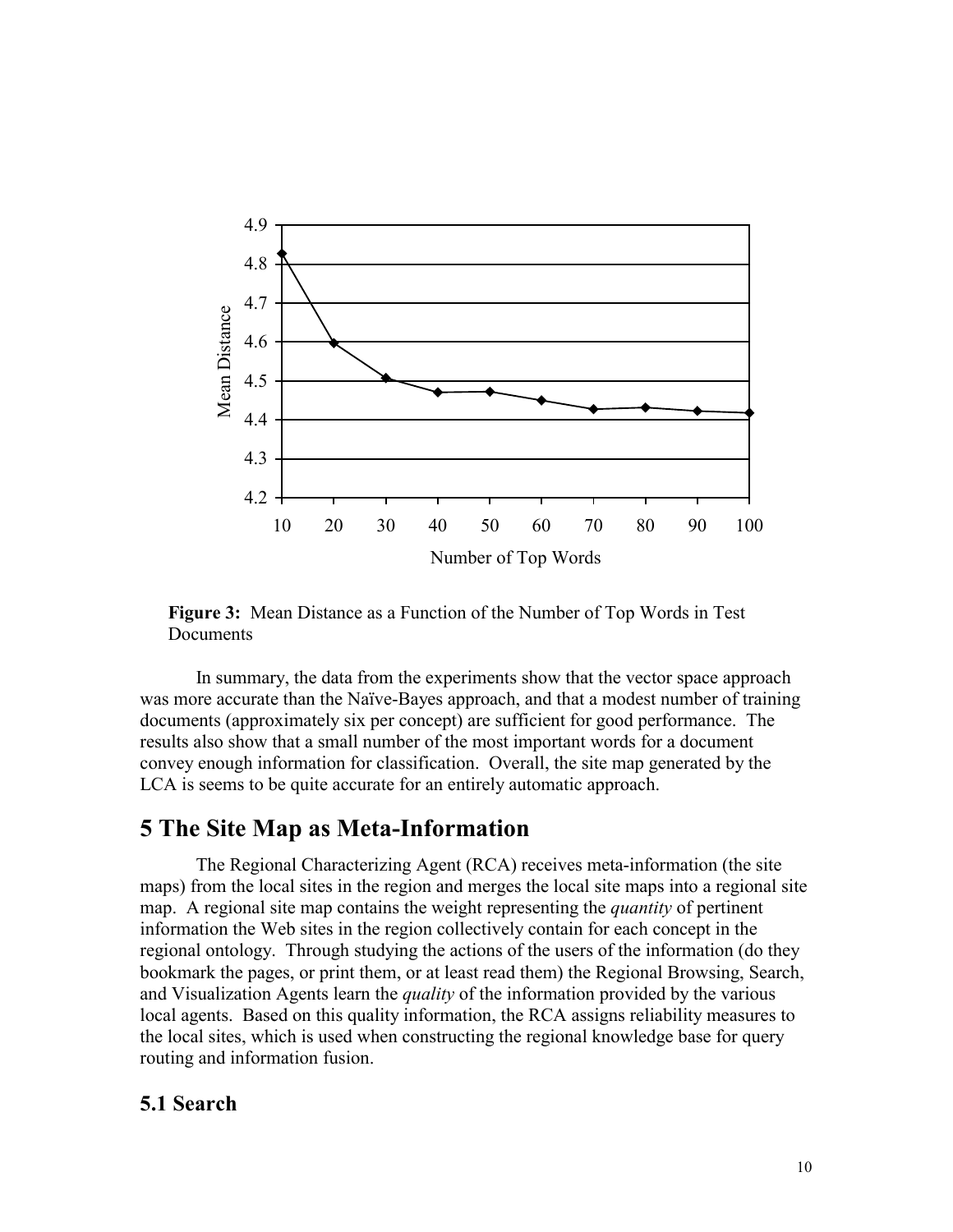The tasks of the Regional Search Agent (RSA) include directing queries to the best sites (based on quantity and quality) and fusing the results from the multiple responses. Using the same training data used by the LCA, incoming queries are matched against concepts in the ontology. For each of the top ten matching categories, the quantity of information each of the local sites in the region contains is determined from the meta-information they provide. These quantities are accumulated for each site, and the query is brokered to the top matching sites for local processing. We reassign the match values for the results from the different sites based on two factors: the value of the query-document match reported by a site, *the match factor*, and a function of the quantity and quality of information at the site, *the confidence factor* (Fan & Gauch, 1999). Figure 4 shows an example when site i and site j are selected by the RSA. Although the communication between the RSA and the LSAs is performed using sockets for efficiency, the LSAs can also communicate with agents from other projects using CORBA. The RSA spawns a thread for each request, which then handles site selection and information fusion for this particular request.



**Figure 4:** Query Brokering using Conceptual Meta-Information

#### **5.2 Browsing**

The goal of the LBA (Figure 5) is to guide users to reach the Web pages of their interest. It provides the user with the site map in a textual hierarchy which is implemented in Java for smooth user interaction. The user can locate the Web pages by following the relevant subjects in the hierarchy. The RBA (Figure 6) is different from the LBA in that it provides the regional site map, accumulated from the local site maps, to users. Rather than directing users to Web *pages* of interest, it guides the user to the most promising *sites* that contain information pertinent to their interest. The RBA is also implemented as a Java applet, and the user can move seamlessly from the Regional to the Local Browsing agent.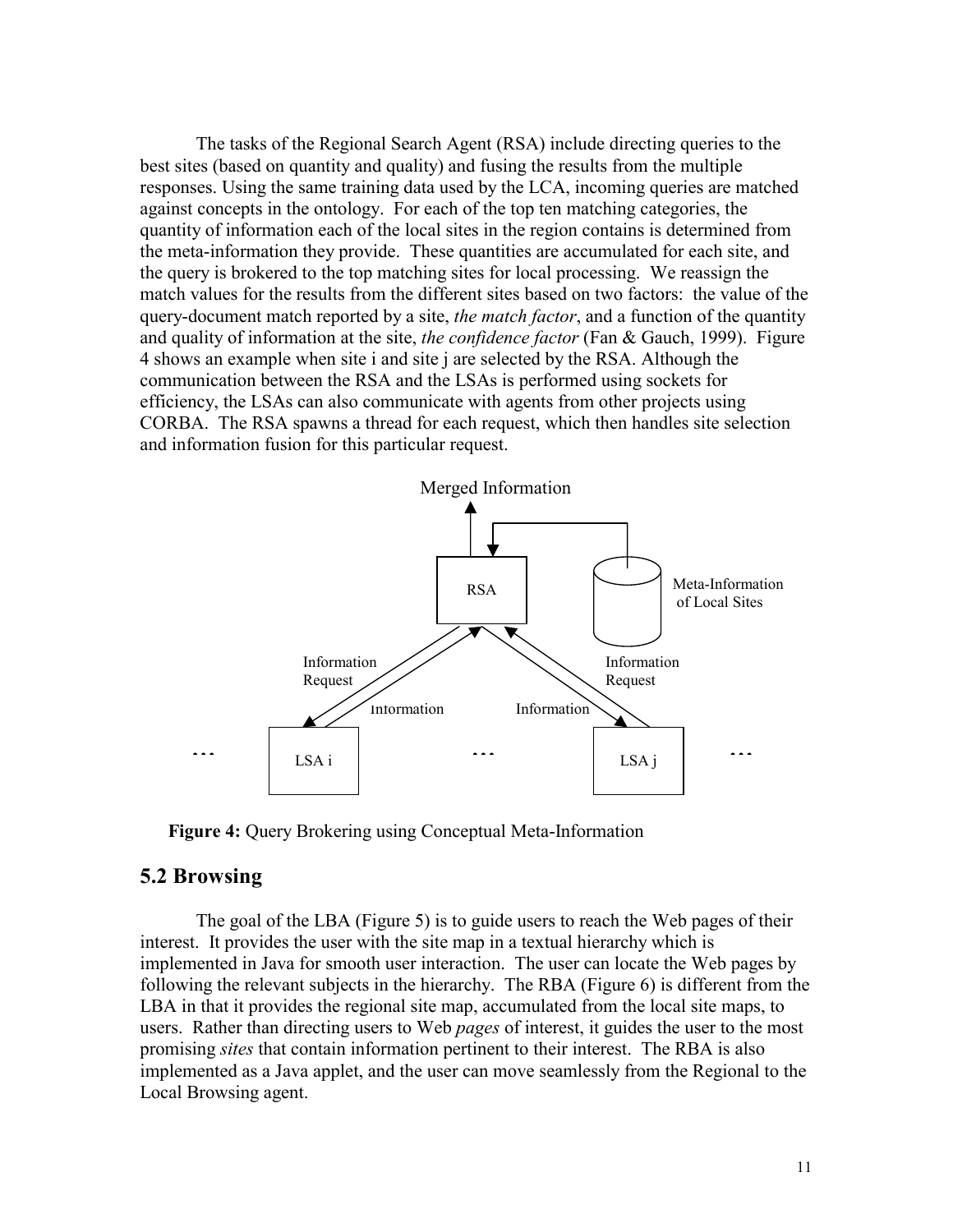|                               |                     |         |    |                                                                                                                                                                                                                                               |                                                                                                                                                                                                                                                                                               | ELBA - University of Kansas - Microsoft Internet Explorer |             |                                                     |               |               |                                                                                                                                                                                                                                                                                                                            |           |                       |
|-------------------------------|---------------------|---------|----|-----------------------------------------------------------------------------------------------------------------------------------------------------------------------------------------------------------------------------------------------|-----------------------------------------------------------------------------------------------------------------------------------------------------------------------------------------------------------------------------------------------------------------------------------------------|-----------------------------------------------------------|-------------|-----------------------------------------------------|---------------|---------------|----------------------------------------------------------------------------------------------------------------------------------------------------------------------------------------------------------------------------------------------------------------------------------------------------------------------------|-----------|-----------------------|
| File                          | Edit                | View    | Go | Favorites                                                                                                                                                                                                                                     | Help                                                                                                                                                                                                                                                                                          |                                                           |             |                                                     |               |               |                                                                                                                                                                                                                                                                                                                            |           |                       |
| ⇦<br><b>Back</b>              |                     | Forward |    | ſхI<br>Stop                                                                                                                                                                                                                                   | $\hat{\tau}^{\mathrm{p}}$<br>Refresh                                                                                                                                                                                                                                                          | Home                                                      | ര<br>Search | *<br>Favorites                                      | History       | Q<br>Channels | Fullscreen                                                                                                                                                                                                                                                                                                                 | 戰<br>Mail | Prin                  |
|                               |                     |         |    |                                                                                                                                                                                                                                               | Address (2) http://bits.ittc.ukans.edu/browse/lbaframe.html                                                                                                                                                                                                                                   |                                                           |             |                                                     |               |               |                                                                                                                                                                                                                                                                                                                            |           | Links                 |
| search<br><b>home</b><br>info | visualize<br>browse |         |    | University of Kansas<br>白-ROOT 食食食食<br><b>□ Arts</b><br>白 Business 念 念<br><b>⊞</b> Companies<br>⊞⊪lnvestments<br>⊞ Jobs ☆ ☆<br>田 Entertainment 1<br>国 Health-Medicine<br>田… Hobbies<br>⊟ Life-Style<br>⊞… Money-Investing<br>由 News-Reference | E-Business-News-Directo<br>由 Business Schools &<br>Consumers'-Corner<br>国… Electronic-Commerce<br><b>E</b> -Management<br>由 Products 衆 意<br>由 Regional Information &<br>由 Services 衆 衆 衆 衆<br>E Small-Business-Self-En<br>由 Computing 我 我 我 我<br>田 Education 衆 衆 衆<br>国 Personal-Home-Pages 食 |                                                           |             | [1.5869]<br>with other utilities enables you to con |               |               | http://www.eecs.ukans.edu/sys_adm/Unix_tutorials/unix<br>About the Utilities menu About the Utilities menu<br>This menu gives you quick access to information<br>about some of the general purpose utilities that are<br>provided as standard by UNIX. Knowing about a<br>utility, what it does and how it can be combined |           | $\blacktriangleright$ |
| æ1                            |                     |         |    |                                                                                                                                                                                                                                               |                                                                                                                                                                                                                                                                                               |                                                           |             |                                                     | Internet zone |               |                                                                                                                                                                                                                                                                                                                            |           |                       |

**Figure 5:** A Screen Shot of the Local Browsing Agent (LBA).



**Figure 6:** A Screen Shot of the Regional Browsing Agent (RBA).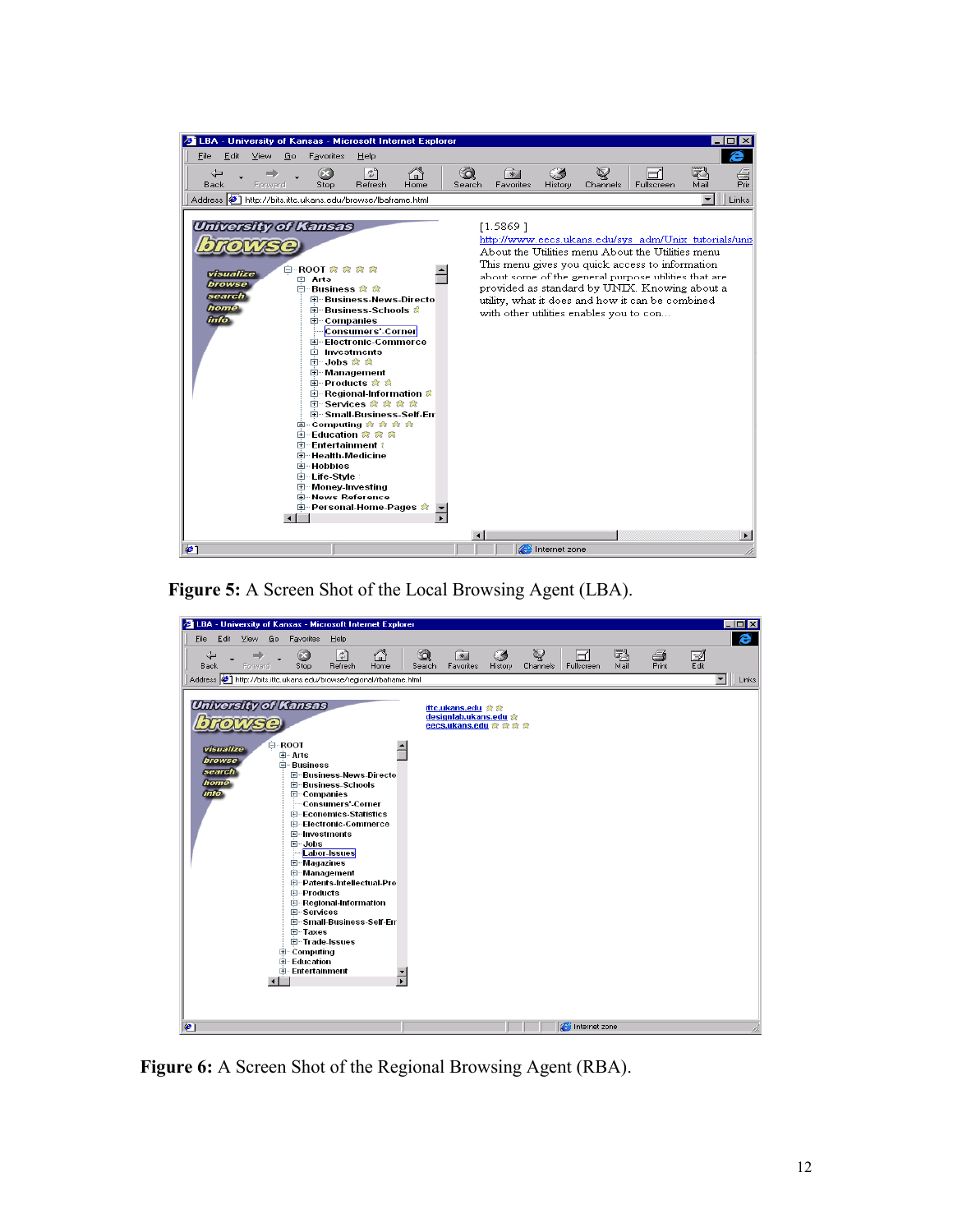### **5.3 Visualization**

The Local and Regional Visualization Agents will present the local and regional site maps, respectively, using three-dimensional visualization techniques. The goal of these agents is to convey the most important parts of the local and regional site maps at a glance. We have a preliminary implementation of the LVA, but it is not described further here since it will likely change as we develop the RVA.

# **6. Conclusions**

 We have described an agent-based distributed information exploration system. The LCA plays a central role in the system. It produces the conceptual meta-information for a local site, which is used as a guideline for distributed searching, browsing and visualization. High quality meta-information therefore leads to a more useful information system. We introduced an ontology-based site mapping approach, which uses a vector space method for text classification. We presented experiments evaluating the effectiveness of our classification approach and found that the classification was more accurate than Naïve-Bayes. In particular, the number of pages assigned to the correct concept was significantly higher, as was the mean distance between the assigned concept and the correct concept. We found that six Web pages are sufficient for training our classifier and that the top weighted 40 words from a Web page were sufficient for accurate classification.

 Our system combines searching, browsing, and visualization abilities in a integrated distributed information exploring system. We have completed regional agents that use the meta-information from the local sites for search and browsing, but these approaches need to be formally evaluated. In addition, we are currently investigating the techniques to best visualize the conceptual meta-information for multiple sites. Future goals are to explore methods to allow the local ontologies to adapt to the contents of the individual Web sites, requiring the Regional agents to merge and manipulate disparate ontologies.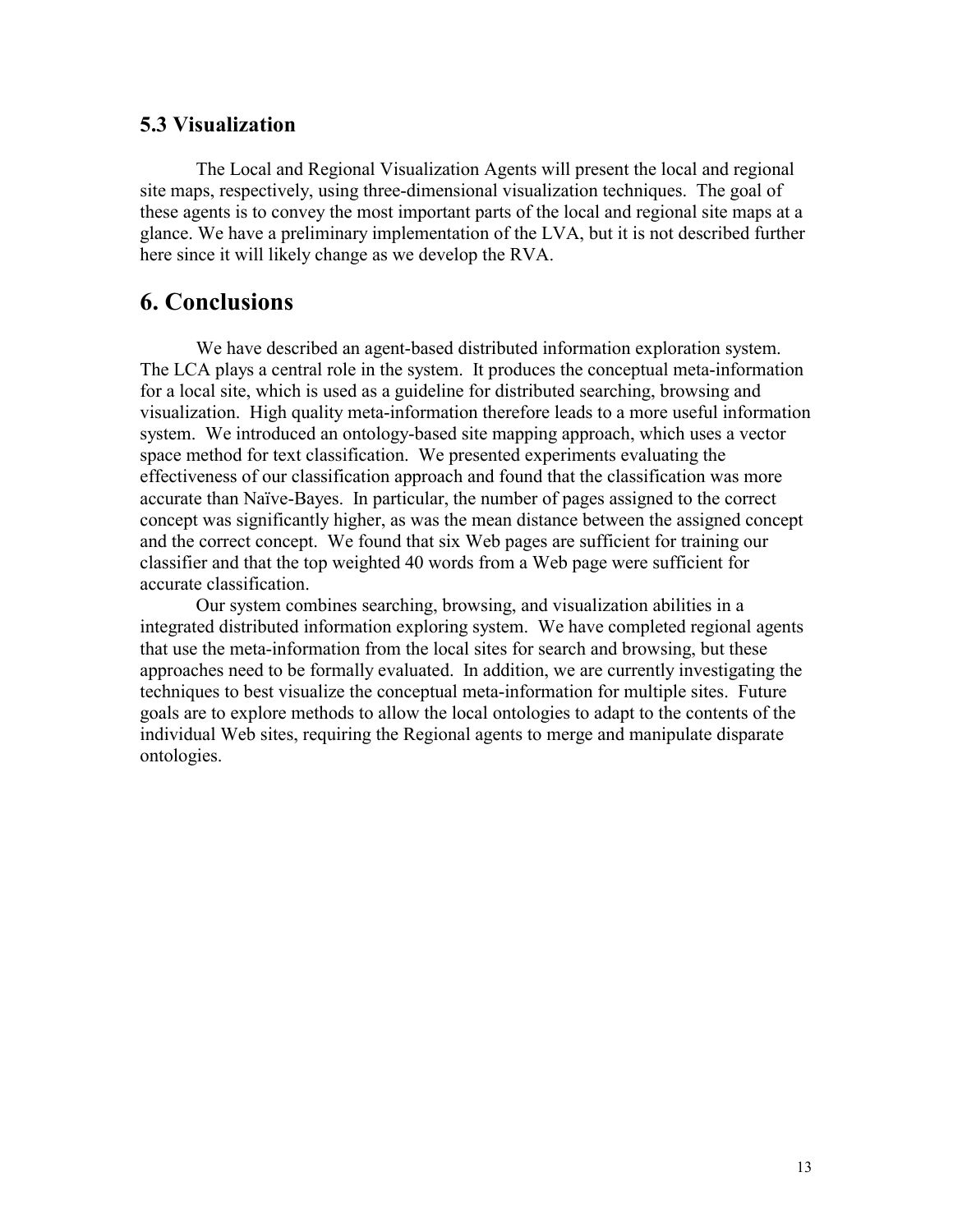## **7 References**

Caglayan, A. K. & Harrison, C. G. 1997. *Agent Sourcebook*. Wiley Computer Publishing.

- Callan, J. P., Croft, W. B., & Harding, S. M. 1995. The INQUERY retrieval system.  *Proceedings of the 3rd International Conference on Database and Expert System Applications*, September.
- Cheong, F. 1996. *Internet Agents Spiders, Wanders, Brokers, and Bots*. IN: New Riders.
- Crowder, G. & Nicholas, C. 1996a. Using Statistical Properties of Text to Create Metadata. *First IEEE Metadata Conference*, April.
- Crowder, G. & Nicholas, C. 1996b. Resource Selection in CAFÉ: an Architecture for Network Information Retrieval. *ACM-SIGIR96 Workshop on Networked Information Retrieval*, August*.*
- Chimera, R., 1992. Value bars: An information visualization and navigation tool for multiattribute listings. *Proceedings. CHI'92 Conference: Human Factors in Computing Systems, ACM*, 293-294.
- Fan, Y., & Gauch, S. 1999. Adaptive Agents for Information Gathering from Multiple, Distributed Information Sources. *Proceedings of 1999 AAAI Symposium on Intelligent Agents in Cyberspace*.
- Friedman, N., Geiger, D., & Goldszmidt, M. 1997. Bayesian Network Classifiers. *Machine Learning*, 29, 131--163.
- Friedman, N., & Goldszmidt, M. 1996. Building classifiers using Bayesian networks. *Thirteenth National Conference on Artificial Intelligence (AAAI)*.
- Furnas, G.W. 1986, Generalized fisheye views. *Proceedings of CHI'86 Human Factors in Computing Systems, ACM*, 16-23.
- Gauch, S. 1997. Information Fusion with ProFusion. *ACM-SIGIR97 Workshop on Networked Information Retrieval*.
- Gauch, S., Wang, J., & Rachakonda, S. M. 1998. A Corpus Analysis Approach for Automatic Query Expansion and its Extension to Multiple Databases. *ACM Transactions on Information Systems*.

Genesereth, M. & Ketchpel, S. 1994. Software Agents. *Commun. ACM*. 37(7), 48-53.

Gravano, L., Chang, C. C. K., Garcia-Molina, H., & Paepcke, A. (1997). STARTS: Stanford Proposal for Internet Meta-Searching. *Proceedings of the 1997 ACM*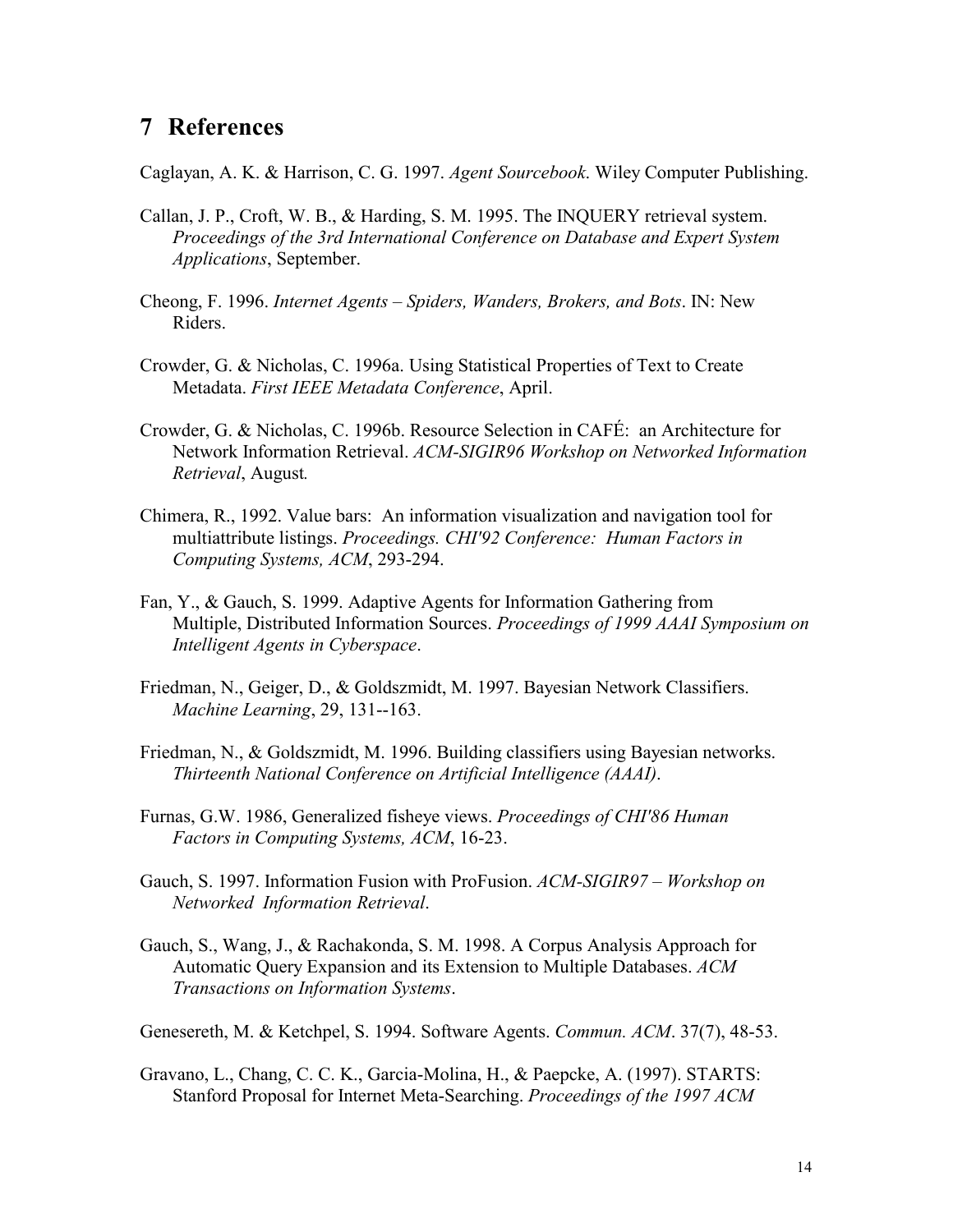*SIGMOD International Conference on Management of Data.*

Infoseek Home Page. 1998. http://software.infoseek.com/products/products.htm.

- Johnson, B. and Shneiderman, B. 1991. Treemaps: A Space-filling Approach to the Visualization of Hierarchical Information. *Proceedings of IEEE Visualization '91 Conference*, 284-291.
- Langley, P., Iba, W., & Thompson, K. 1992. An analysis of Bayesian classifiers. *Proceedings of the Tenth National Conference on Artificail Intelligence*. San Jose: AAAI Press.
- Lin, X. 1995. Searching and browsing on map displays. *ASIS '95, Proceedings of the 58th ASIS Annual Meeting, Converging Technologies: Forging New Partnerships in Information*.
- Marian, N., Perry, B., & Unruh, A. 1998. Experience with the InfoSleuth Agent Architecture. *Proceedings of AAAI-98 Workshop on Software Tools for Developing Agents.*
- McCallum, A. 1998. A Toolkit for Statistical Language Modeling, Text Retrieval, Classification and Clustering. *http://www.cs.cmu.edu/~mccallum/bow/*
- Maarek, Y., Ben-Shaul, I., Jacovi, M., Shtalhaim, M., Ur, S., & Zernik, D. 1997. WebCutter: A System for Dynamic and Tailorable Site Mapping. *The 6th International World Wide Web Conference*.
- Neches, R., Fikes, R., Finin, T., Gruber, T., Patil, R., Senator, T., & Swartout, W. 1991. Enabling technology for knowledge sharing. *AI Magazine*, 12(3), 36-56.
- OMG Home Page. 1998. http://www.omg.org/.

Quinlan, J. R. 1993. *C4.5: Programs for Machine Learning*. CA: Morgan Kaufmann.

- Robertson, G. G., Mackinlay, J. D. and Card, S. 1991. Cone Trees: Animated 3D Visualizations of Hierarchical Information*. Proceedings of the ACM SIGCHI'91 Conference on Human Factors in Computing Systems*.
- Salton, G., & McGill, M. 1983. *An Introduction to Modern Information Retrieval*. New York: McGraw-Hill.
- Towell, G., Voorhees, E. M., Gupta, N. K., & Johnson-Laird B. 1995. Learning Collection Fusion Strategies for Information Retrieval. *Proceedings of the Twelth Annual Machine Learning Conference*.

Voorhees, E. M. 1997. Database Merging Strategies for Searching Public and Privated